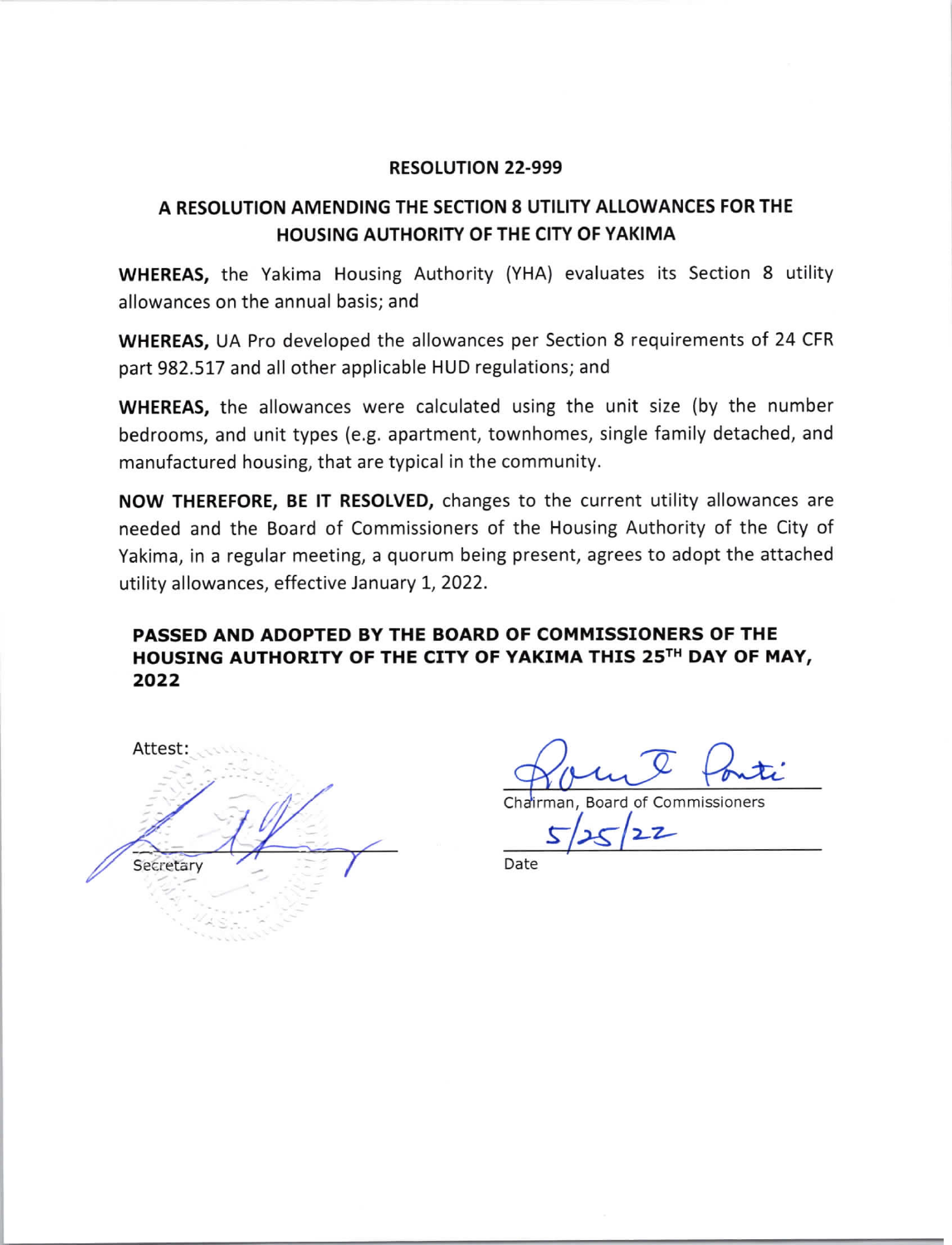U.S. Department of Housing and Urban Development Office of Public and Indian Housing



| Locality                |                            |                 | Green Discount            | Unit Type |      | <b>Weather Code</b> | Date        |  |  |  |
|-------------------------|----------------------------|-----------------|---------------------------|-----------|------|---------------------|-------------|--|--|--|
| Yakima 2021             |                            |                 | None<br>Manufactured      |           |      | <b>WA042</b>        | 2021-10-11  |  |  |  |
| Utility/Service         |                            |                 | Monthly Dollar Allowances |           |      |                     |             |  |  |  |
|                         |                            | 0 <sub>BR</sub> | <b>1 BR</b>               | 2 BR      | 3 BR | 4 BR                | <b>5 BR</b> |  |  |  |
| Space Heating           | Natural Gas                | \$28            | \$32                      | \$38      | \$43 | \$48                | \$53        |  |  |  |
|                         | <b>Bottle Gas</b>          |                 |                           |           |      |                     |             |  |  |  |
|                         | <b>Electric Resistance</b> | \$35            | \$44                      | \$48      | \$50 | \$51                | \$53        |  |  |  |
|                         | Electric Heat Pump         | \$14            | \$18                      | \$24      | \$27 | \$30                | \$33        |  |  |  |
|                         | Fuel Oil                   |                 |                           |           |      |                     |             |  |  |  |
| Cooking                 | Natural Gas                | \$3             | \$3                       | \$5       | \$6  | \$7                 | \$9         |  |  |  |
|                         | <b>Bottle Gas</b>          |                 |                           |           |      |                     |             |  |  |  |
|                         | Electric                   | \$3             | \$3                       | \$5       | \$6  | \$11                | \$14        |  |  |  |
|                         | Other                      |                 |                           |           |      |                     |             |  |  |  |
| Other Electric          |                            | \$16            | \$19                      | \$26      | \$33 | \$41                | \$51        |  |  |  |
| Air Conditioning        |                            | \$2             | \$2                       | \$5       | \$8  | \$10                | \$12        |  |  |  |
| <b>Water Heating</b>    | <b>Natural Gas</b>         | \$8             | \$10                      | \$14      | \$18 | \$22                | \$27        |  |  |  |
|                         | <b>Bottle Gas</b>          |                 |                           |           |      |                     |             |  |  |  |
|                         | Electric                   | \$9             | \$11                      | \$15      | \$23 | \$29                | \$33        |  |  |  |
|                         | Fuel Oil                   |                 |                           |           |      |                     |             |  |  |  |
| Water                   |                            | \$25            | \$26                      | \$36      | \$49 | \$63                | \$77        |  |  |  |
| Sewer                   |                            | \$46            | \$48                      | \$64      | \$88 | \$112               | \$136       |  |  |  |
| Electric Fee            |                            | \$9             | \$9                       | \$9       | \$9  | \$9                 | \$9         |  |  |  |
| Natural Gas Fee         |                            | \$5             | \$5                       | \$5       | \$5  | \$5                 | \$5         |  |  |  |
| Fuel Oil Fee            |                            |                 |                           |           |      |                     |             |  |  |  |
| <b>Bottled Gas Fee</b>  |                            |                 |                           |           |      |                     |             |  |  |  |
| <b>Trash Collection</b> |                            | \$20            | \$20                      | \$20      | \$20 | \$20                | \$20        |  |  |  |
| Range/Microwave         |                            | \$15            | \$15                      | \$15      | \$15 | \$15                | \$15        |  |  |  |
| Refrigerator            |                            | \$20            | \$20                      | \$20      | \$20 | \$20                | \$20        |  |  |  |
| Other - specify         |                            |                 |                           |           |      |                     |             |  |  |  |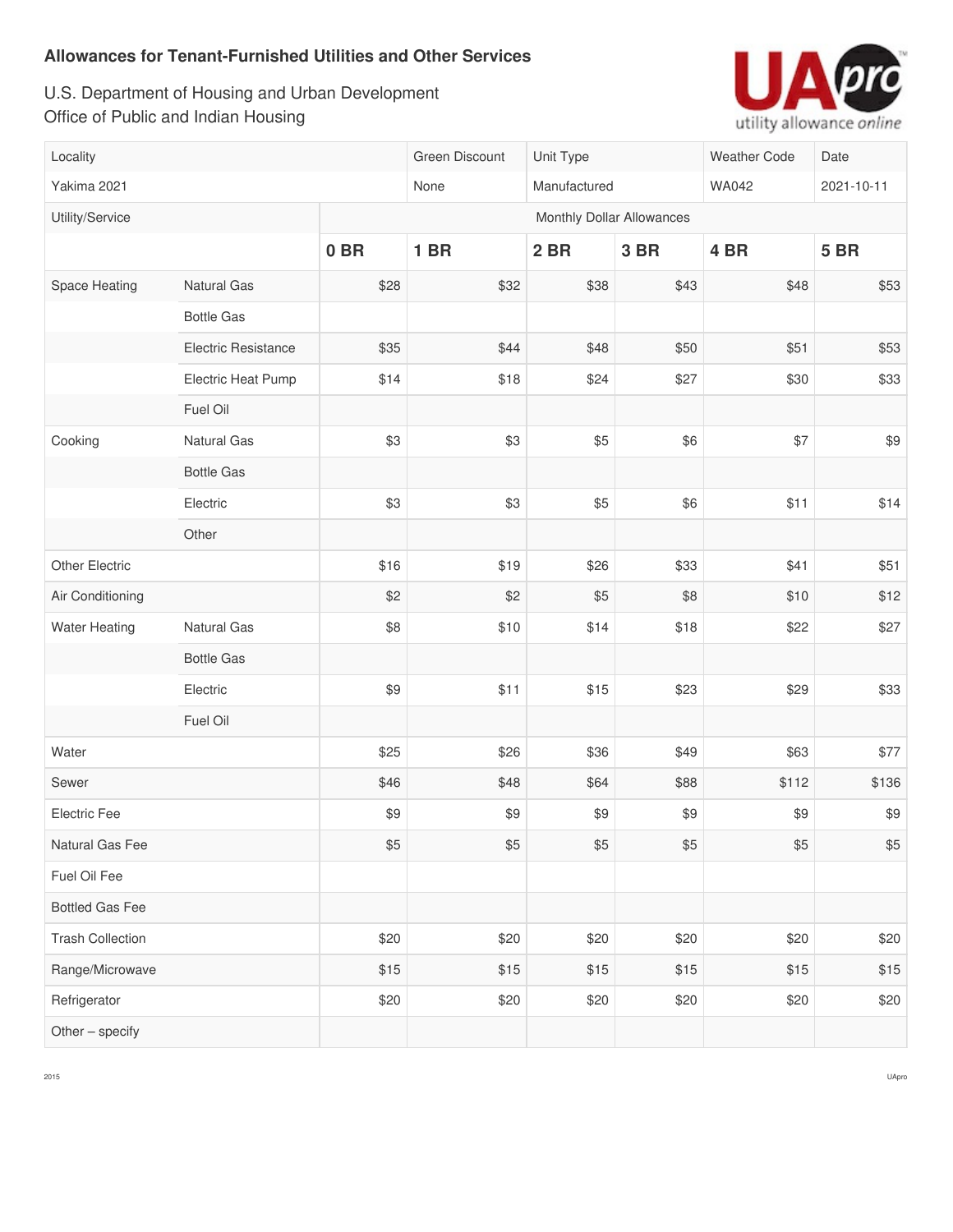U.S. Department of Housing and Urban Development Office of Public and Indian Housing



| Locality                |                            |                           | Green Discount              | Unit Type |              | Weather Code    | Date        |  |
|-------------------------|----------------------------|---------------------------|-----------------------------|-----------|--------------|-----------------|-------------|--|
| Yakima 2021             |                            |                           | None<br>Single Family House |           | <b>WA042</b> | 2021-10-11      |             |  |
| Utility/Service         |                            | Monthly Dollar Allowances |                             |           |              |                 |             |  |
|                         |                            | 0 <sub>BR</sub>           | <b>1 BR</b>                 | 2 BR      | 3 BR         | 4 <sub>BR</sub> | <b>5 BR</b> |  |
| Space Heating           | <b>Natural Gas</b>         | \$32                      | \$38                        | \$44      | \$50         | \$57            | \$63        |  |
|                         | <b>Bottle Gas</b>          |                           |                             |           |              |                 |             |  |
|                         | <b>Electric Resistance</b> | \$34                      | \$42                        | \$52      | \$60         | \$67            | \$75        |  |
|                         | Electric Heat Pump         | \$17                      | \$21                        | \$29      | \$32         | \$36            | \$39        |  |
|                         | Fuel Oil                   |                           |                             |           |              |                 |             |  |
| Cooking                 | Natural Gas                | \$3                       | \$3                         | \$5       | \$6          | \$7             | \$9         |  |
|                         | <b>Bottle Gas</b>          |                           |                             |           |              |                 |             |  |
|                         | Electric                   | \$3                       | \$3                         | \$5       | \$6          | \$11            | \$14        |  |
|                         | Other                      |                           |                             |           |              |                 |             |  |
| Other Electric          |                            | \$16                      | \$19                        | \$26      | \$33         | \$41            | \$51        |  |
| Air Conditioning        |                            | \$2                       | \$2                         | \$6       | \$9          | \$12            | \$16        |  |
| <b>Water Heating</b>    | Natural Gas                | \$8                       | \$10                        | \$14      | \$18         | \$22            | \$27        |  |
|                         | <b>Bottle Gas</b>          |                           |                             |           |              |                 |             |  |
|                         | Electric                   | \$9                       | \$11                        | \$15      | \$23         | \$29            | \$33        |  |
|                         | Fuel Oil                   |                           |                             |           |              |                 |             |  |
| Water                   |                            | \$25                      | \$26                        | \$36      | \$49         | \$63            | \$77        |  |
| Sewer                   |                            | \$46                      | \$48                        | \$64      | \$88         | \$112           | \$136       |  |
| Electric Fee            |                            | \$9                       | \$9                         | \$9       | \$9          | \$9             | \$9         |  |
| Natural Gas Fee         |                            | \$5                       | \$5                         | $$5$      | \$5          | \$5             | \$5         |  |
| Fuel Oil Fee            |                            |                           |                             |           |              |                 |             |  |
| <b>Bottled Gas Fee</b>  |                            |                           |                             |           |              |                 |             |  |
| <b>Trash Collection</b> |                            | \$20                      | \$20                        | \$20      | \$20         | \$20            | \$20        |  |
| Range/Microwave         |                            | \$15                      | \$15                        | \$15      | \$15         | \$15            | \$15        |  |
| Refrigerator            |                            | \$20                      | \$20                        | \$20      | \$20         | \$20            | \$20        |  |
| Other - specify         |                            |                           |                             |           |              |                 |             |  |

 $\overline{a}$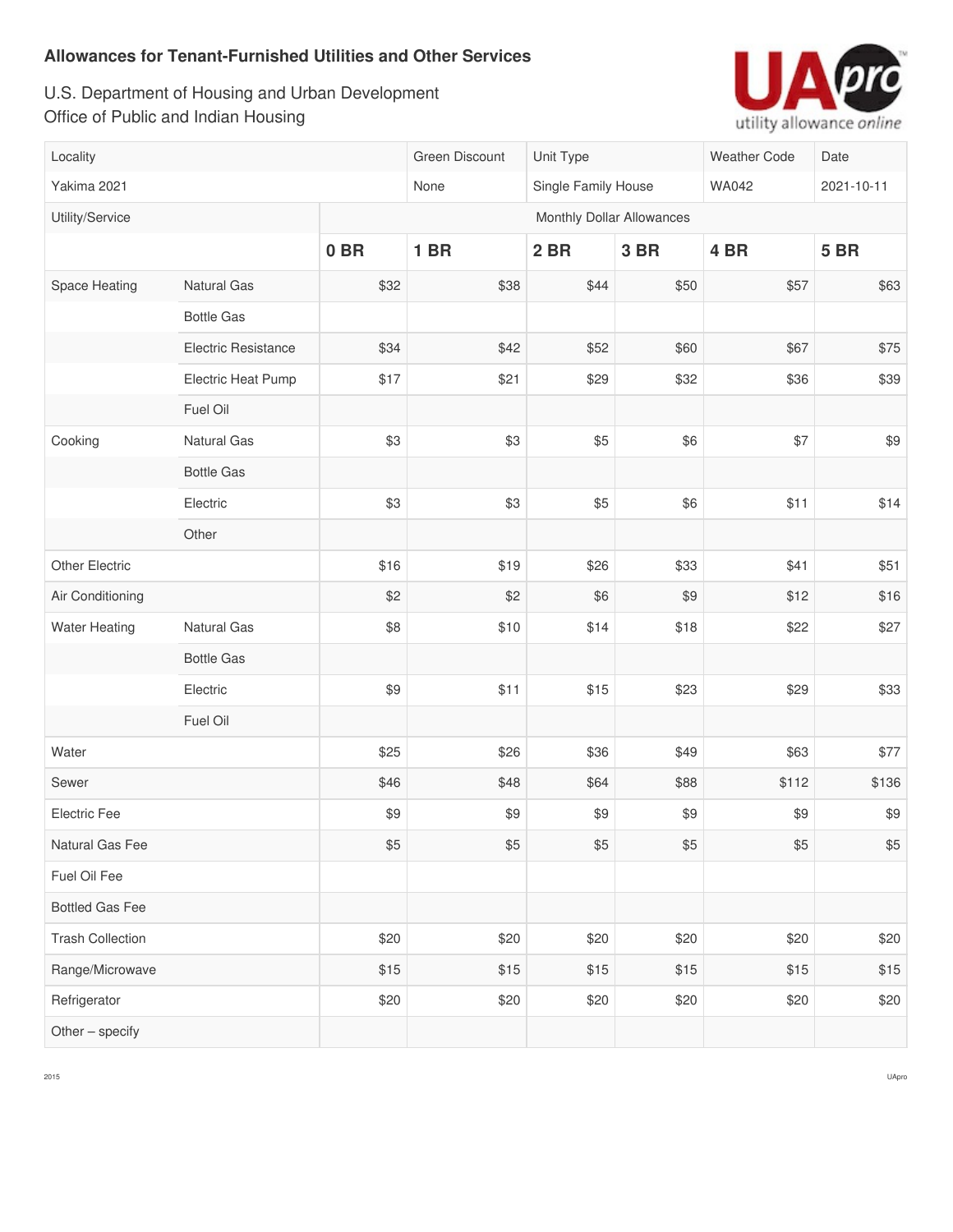U.S. Department of Housing and Urban Development Office of Public and Indian Housing



| Locality                |                            |                           | Green Discount | Unit Type              |      | <b>Weather Code</b> | Date        |  |  |
|-------------------------|----------------------------|---------------------------|----------------|------------------------|------|---------------------|-------------|--|--|
| Yakima 2021             |                            |                           | None           | Single Family Attached |      | <b>WA042</b>        | 2021-10-11  |  |  |
| Utility/Service         |                            | Monthly Dollar Allowances |                |                        |      |                     |             |  |  |
|                         |                            | 0 <sub>BR</sub>           | <b>1 BR</b>    | 2 BR                   | 3 BR | 4 BR                | <b>5 BR</b> |  |  |
| Space Heating           | Natural Gas                | \$29                      | \$34           | \$39                   | \$44 | \$50                | \$55        |  |  |
|                         | <b>Bottle Gas</b>          |                           |                |                        |      |                     |             |  |  |
|                         | <b>Electric Resistance</b> | \$19                      | \$24           | \$36                   | \$44 | \$52                | \$61        |  |  |
|                         | Electric Heat Pump         | \$13                      | \$17           | \$24                   | \$27 | \$30                | \$33        |  |  |
|                         | Fuel Oil                   |                           |                |                        |      |                     |             |  |  |
| Cooking                 | Natural Gas                | \$3                       | \$3            | \$5                    | \$6  | \$7                 | \$9         |  |  |
|                         | <b>Bottle Gas</b>          |                           |                |                        |      |                     |             |  |  |
|                         | Electric                   | \$3                       | \$3            | \$5                    | \$6  | \$8                 | \$13        |  |  |
|                         | Other                      |                           |                |                        |      |                     |             |  |  |
| Other Electric          |                            | \$14                      | \$16           | \$22                   | \$29 | \$35                | \$41        |  |  |
| Air Conditioning        |                            | \$2                       | \$2            | \$6                    | \$8  | \$10                | \$13        |  |  |
| <b>Water Heating</b>    | <b>Natural Gas</b>         | \$8                       | \$10           | \$14                   | \$18 | \$22                | \$27        |  |  |
|                         | <b>Bottle Gas</b>          |                           |                |                        |      |                     |             |  |  |
|                         | Electric                   | \$9                       | \$11           | \$14                   | \$21 | \$29                | \$33        |  |  |
|                         | Fuel Oil                   |                           |                |                        |      |                     |             |  |  |
| Water                   |                            | \$25                      | \$26           | \$36                   | \$49 | \$63                | \$77        |  |  |
| Sewer                   |                            | \$46                      | \$48           | \$64                   | \$88 | \$112               | \$136       |  |  |
| Electric Fee            |                            | \$9                       | \$9            | \$9                    | \$9  | \$9                 | \$9         |  |  |
| Natural Gas Fee         |                            | \$5                       | \$5            | \$5                    | \$5  | \$5                 | \$5         |  |  |
| Fuel Oil Fee            |                            |                           |                |                        |      |                     |             |  |  |
| <b>Bottled Gas Fee</b>  |                            |                           |                |                        |      |                     |             |  |  |
| <b>Trash Collection</b> |                            | \$20                      | \$20           | \$20                   | \$20 | \$20                | \$20        |  |  |
| Range/Microwave         |                            | \$15                      | \$15           | \$15                   | \$15 | \$15                | \$15        |  |  |
| Refrigerator            |                            | \$20                      | \$20           | \$20                   | \$20 | \$20                | \$20        |  |  |
| Other - specify         |                            |                           |                |                        |      |                     |             |  |  |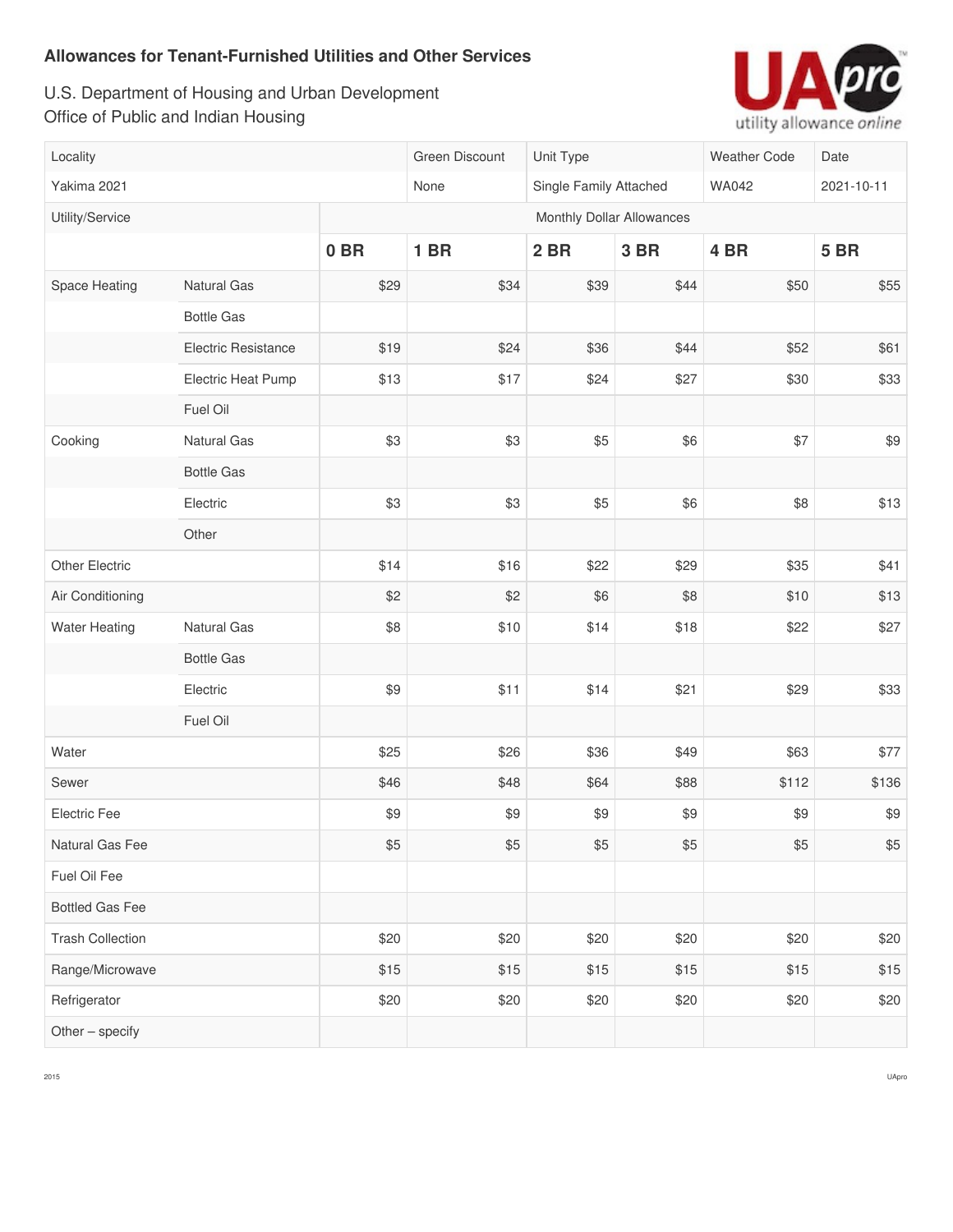U.S. Department of Housing and Urban Development Office of Public and Indian Housing



| Locality                |                            |                           | Green Discount | Unit Type                     |             | Weather Code    | Date        |  |  |
|-------------------------|----------------------------|---------------------------|----------------|-------------------------------|-------------|-----------------|-------------|--|--|
| Yakima 2021             |                            |                           | None           | Lowrise Apartment (2-4 units) |             | <b>WA042</b>    | 2021-10-11  |  |  |
| Utility/Service         |                            | Monthly Dollar Allowances |                |                               |             |                 |             |  |  |
|                         |                            | 0 <sub>BR</sub>           | <b>1 BR</b>    | 2 BR                          | <b>3 BR</b> | 4 <sub>BR</sub> | <b>5 BR</b> |  |  |
| Space Heating           | Natural Gas                | \$39                      | \$46           | \$49                          | \$53        | \$56            | \$60        |  |  |
|                         | <b>Bottle Gas</b>          |                           |                |                               |             |                 |             |  |  |
|                         | <b>Electric Resistance</b> | \$19                      | \$24           | \$35                          | \$44        | \$52            | \$61        |  |  |
|                         | Electric Heat Pump         | \$14                      | \$18           | \$25                          | \$29        | \$32            | \$35        |  |  |
|                         | Fuel Oil                   |                           |                |                               |             |                 |             |  |  |
| Cooking                 | Natural Gas                | \$3                       | \$3            | \$5                           | \$6         | \$7             | \$9         |  |  |
|                         | <b>Bottle Gas</b>          |                           |                |                               |             |                 |             |  |  |
|                         | Electric                   | \$3                       | \$3            | \$5                           | \$6         | \$8             | \$13        |  |  |
|                         | Other                      |                           |                |                               |             |                 |             |  |  |
| Other Electric          |                            | \$13                      | \$16           | \$22                          | \$28        | \$34            | \$40        |  |  |
| Air Conditioning        |                            | \$2                       | \$3            | \$5                           | \$7         | \$8             | \$10        |  |  |
| <b>Water Heating</b>    | Natural Gas                | \$8                       | \$10           | \$14                          | \$18        | \$22            | \$27        |  |  |
|                         | <b>Bottle Gas</b>          |                           |                |                               |             |                 |             |  |  |
|                         | Electric                   | \$9                       | \$11           | \$14                          | \$21        | \$28            | \$33        |  |  |
|                         | Fuel Oil                   |                           |                |                               |             |                 |             |  |  |
| Water                   |                            | \$25                      | \$26           | \$36                          | \$49        | \$63            | \$77        |  |  |
| Sewer                   |                            | \$46                      | \$48           | \$64                          | \$88        | \$112           | \$136       |  |  |
| Electric Fee            |                            | \$9                       | \$9            | \$9                           | \$9         | \$9             | \$9         |  |  |
| Natural Gas Fee         |                            | \$5                       | \$5            | \$5                           | $$5$        | \$5             | $$5\,$      |  |  |
| Fuel Oil Fee            |                            |                           |                |                               |             |                 |             |  |  |
| <b>Bottled Gas Fee</b>  |                            |                           |                |                               |             |                 |             |  |  |
| <b>Trash Collection</b> |                            | \$20                      | \$20           | \$20                          | \$20        | \$20            | \$20        |  |  |
| Range/Microwave         |                            | \$15                      | \$15           | \$15                          | \$15        | \$15            | \$15        |  |  |
| Refrigerator            |                            | \$20                      | \$20           | \$20                          | \$20        | \$20            | \$20        |  |  |
| Other - specify         |                            |                           |                |                               |             |                 |             |  |  |